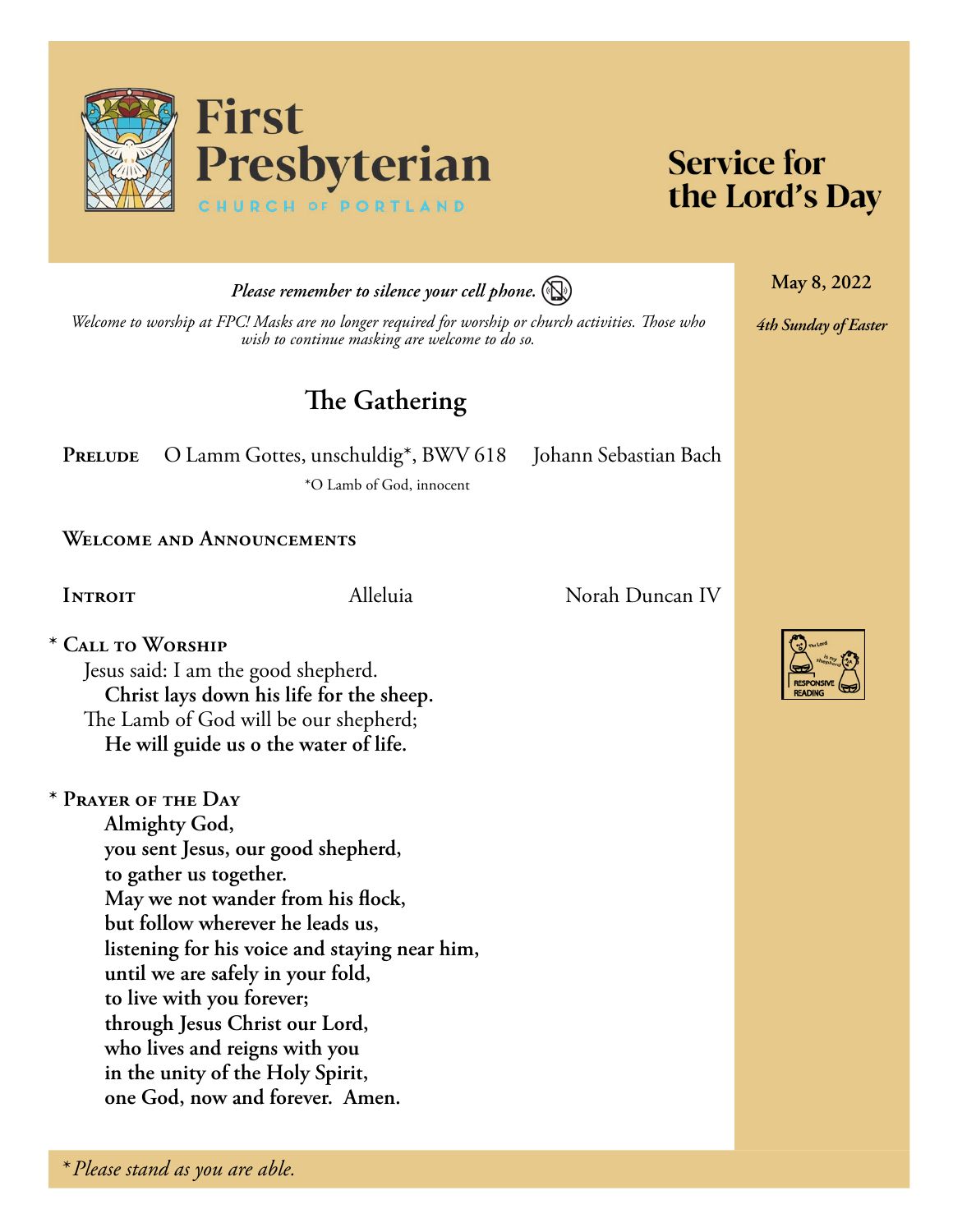**\* Invitation to Confession** 



**\* Prayer of Confession** 

**Merciful God, In Jesus Christ you promise forgiveness and new life. We confess that we remain preoccupied with ourselves, separated from sisters and brothers in Christ. We cling to destructive habits, hold grudges, and show reluctance to welcome one another; we allow the past to hold us hostage. In your loving kindness, have mercy on us, and free us from sin. Remind us that the Lamb at the center of the throne will be our shepherd, and he will guide us to springs of the water of life, so that we may rise to new life, and live together in grace.**

*Our prayers continue in silence.*

## **\* Lord, Have Mercy** land of rest

**Lord, have mercy; Christ, have mercy; Lord, have mercy upon us. Lord, have mercy; Christ, have mercy; Lord, have mercy upon us.**

Text: Trad. liturgical text Tune: LAND OF REST, 8.7.8.7; American folk melody; arr. Richard Proulx, 1984

## **\* Assurance of Pardon**

All of us, like sheep, have gone astray, but now we have returned to the shepherd and guardian of our souls. Friends, believe the good news of the gospel. In Jesus Christ we are forgiven. **Alleluia! Amen!**

## \* Response of Praise **little and the Calculation** lian extending the lian extending the lian extending the lian extending the lian extending the lian extending the lian extending the lian extending to  $\sim$

**Hail the Lord of earth and heaven! Alleluia! Praise to you by both be given, Alleluia! Every knee to you shall bow, Alleluia! Risen Christ, triumphant now. Alleluia!**

Text: Charles Wesley, 1739, alt. Tune: LLANFAIR, 7.7.7.7 with alleluias; Robert Williams, 1817

### **\* Sharing the Peace**

Since God has forgiven us in Christ, we are also to forgive one another. The peace of our Lord Jesus Christ be with you all.

### **And also with you!**

*Please take a moment to be thankful for God's peace.*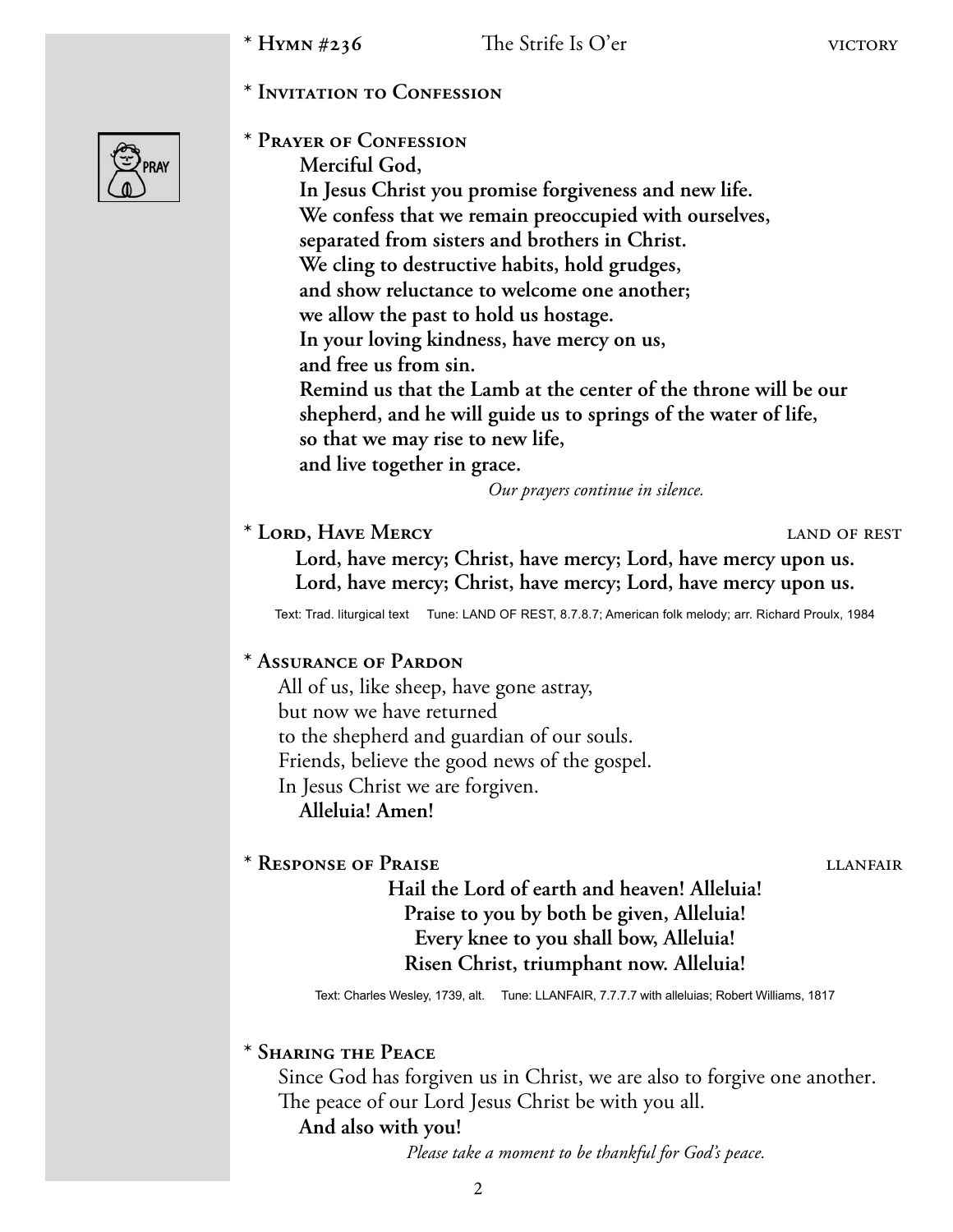# **The Word**

FIRST SCRIPTURE READING Revelation 7:9-17 Pew Bible, pg. 249 (NT)

**ANTHEM** Alleluia Bryan Sharpe **SECOND SCRIPTURE READING** John 10:22-30 Pew Bible, pg. 104 (NT) The Gospel of the Lord. **Praise to you, O Christ. SERMON** "Actions Or Words" Rev. Dr. Spencer Parks

\* **Hymn** #274 You, Lord, Are Both Lamb and Shepherd picardy

**Children's Moment** 

**Prayer for Illumination**

The Word of the Lord. **Thanks be to God.**

**\* Affirmation of Faith** *from* the Apostles' Creed

**I believe in God, the Father almighty, creator of heaven and earth. I believe in Jesus Christ, God's only Son, our Lord. who was conceived by the Holy Spirit, born of the Virgin Mary, suffered under Pontius Pilate, was crucified, died, and was buried; he descended to the dead. On the third day he rose again; he ascended into heaven, he is seated at the right hand of the Father, and he will come again to judge the living and the dead. I believe in the Holy Spirit, the holy catholic church, the communion of saints, the forgiveness of sins, the resurrection of the body, and the life everlasting. Amen.**

3



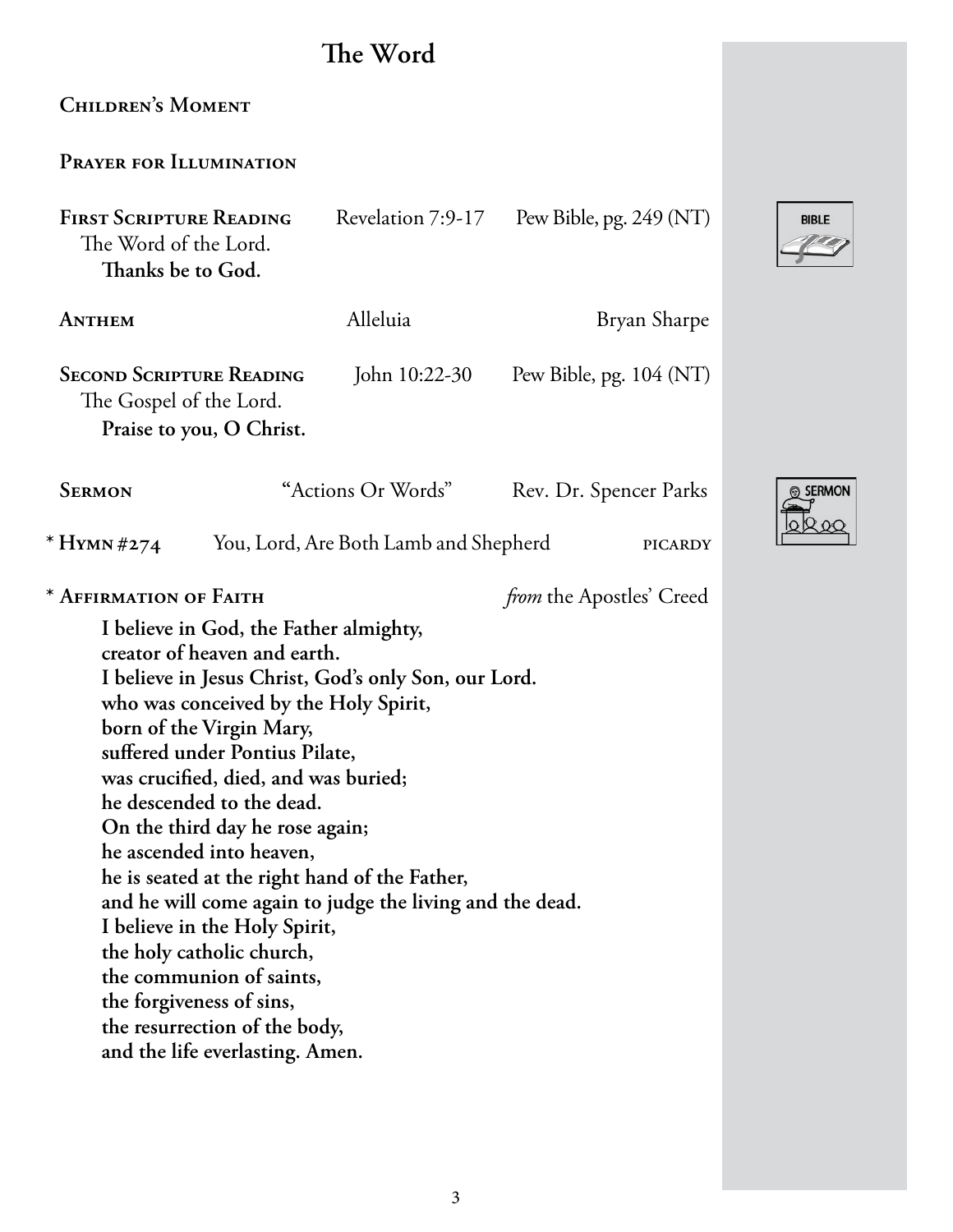**OFFERTORY** The Lord is My Shepherd Howard Goodall The Lord is my shepherd, I shall not want. He maketh me to lie down in green pastures; he leadeth me beside still waters. Yea, though I walk through the valley of the shadow of death, I will fear no evil; for you are with me, you will comfort me. Surely goodness and mercy shall follow me all the days of my life, and I will dwell in the house of the Lord forever. *(Sarah Beaty, mezzo-soprano; Joshua Lipton, violin)*

*Thank you for your faithful support of the church and Christ's ongoing ministry. You may give through the church website at this link:* [firstpresportland.ccbchurch.com/goto/giving](http://firstpresportland.ccbchurch.com/goto/giving) *or mail your check to the church office: 1200 SW Alder St., Portland, OR 97205. Those attending worship are invited to leave gifts in the offering plates as they leave the sanctuary.*

#### **\* Doxology** lasst uns erfreuen

**Praise God, from whom all blessings flow. Praise God, all creatures high and low. Alleluia, alleluia! Praise God, in Jesus fully known: Creator, Word, and Spirit one.**

**Alleluia, alleluia! Alleluia, alleluia, alleluia!**

Text: Brian Wren, 1989 Tune: LASST UNS ERFREUEN, LM with alleluias; *Geistliche Kirchengesänge*, 1623

**\* Prayer of Dedication**

**Prayers of Thanksgiving and Intercession**

**The Lord's Prayer**

**Our Father who art in heaven, hallowed be thy name. Thy kingdom come, thy will be done, on earth as it is in heaven. Give us this day our daily bread; and forgive us our debts, as we forgive our debtors; and lead us not into temptation, but deliver us from evil.** 

**For thine is the kingdom and the power and the glory, forever. Amen.**

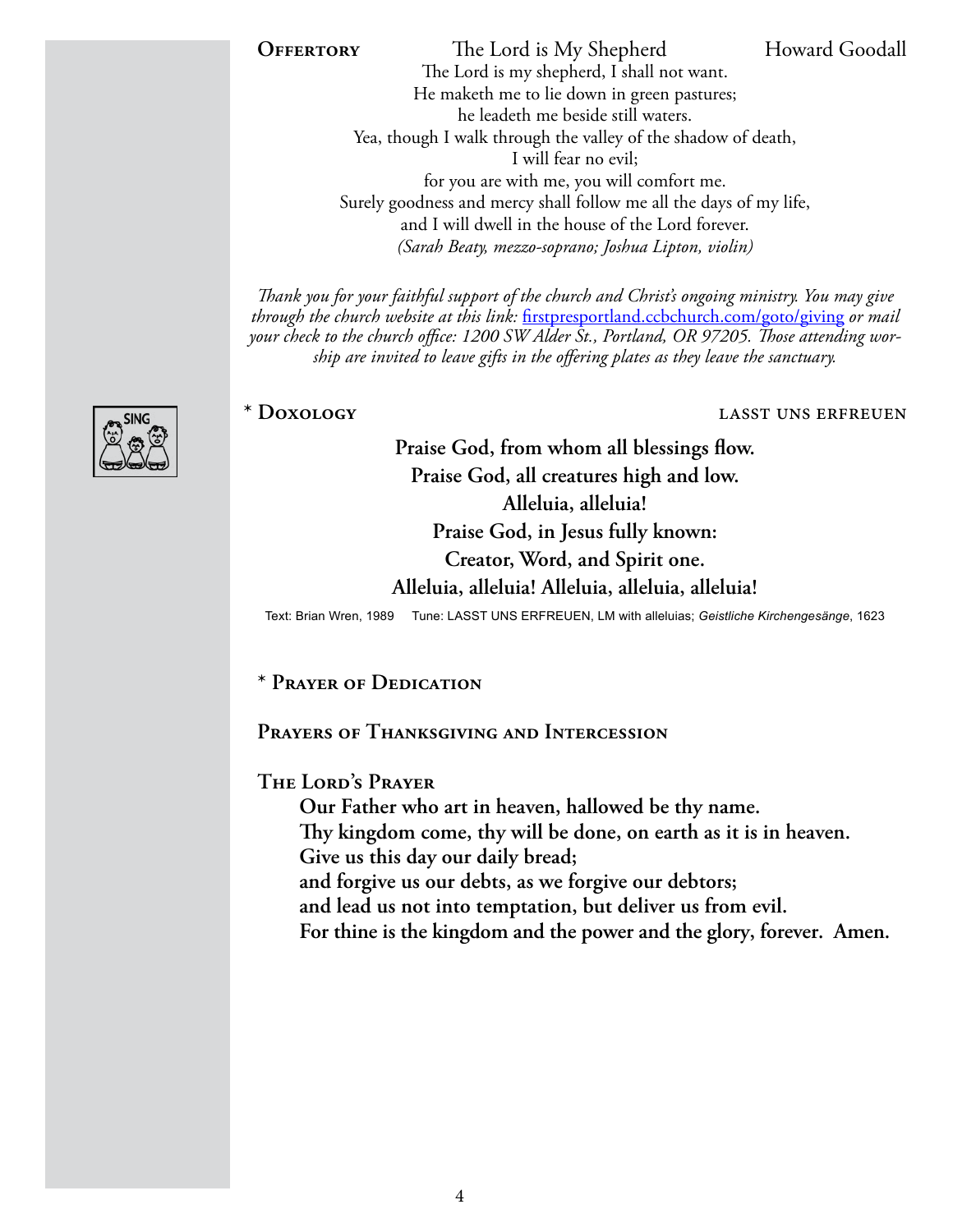# **The Sending**

**\* Hymn #643** Now Thank We All Our God nun danket

**\* Benediction** 

PostLUDE Prelude on *Victory* Richard Proulx

*Music reprinted under* [OneLicense.net](http://OneLicense.net) *#A-706706.*

Rev. Dr. Spencer Parks, Associate Pastor Rev. Brenna Dykman, Interim Associate Pastor Rev. Carmen Goetschius, Parish Associate Greg Homza, Director of Music Ministries Estelle Brunner, Lay Reader **worship leaders**

## **prayers of the people**

*We join in holding in prayer:*  Liz Dean, Ed & Janice Gehrig, Herb Grose, Bob Hastings, Fran Hermanson, Myra Rounsavell, Tom Showalter, Pete Taylor, and others facing illness and loss. If you would like your name added to the prayer section of the weekly bulletin, or confidential prayers, please contact the church office at office@firstpresportland.org or by phone at (503) 228-7331.

**flowers**

*This morning's sanctuary flowers are given in loving memory of Perle Levet, by*  **SANCTUARY** *Mel Levet, Boyd and Kay Levet, and Jan and John Le Pouvoir.* 

#### **Confirmation 2022-23**

Parents and Grandparents! Do you know a youth that may be interested in participating in a confirmation class next year? Pastor Carmen is putting together a list of potential participants and will be hosting a meeting next month to describe what is involved, so you can better determine if this is the right step for your family. Confirmation is a set of classes over a period of months that provide young people an opportunity to learn and reflect on the Christian faith and what it means to them.

If you'd like to receive more information, please reach out to her via email at [cgoetschius@firstpresportland.org](mailto:cgoetschius@firstpresportland.org) with the name/grade of the potential participant.

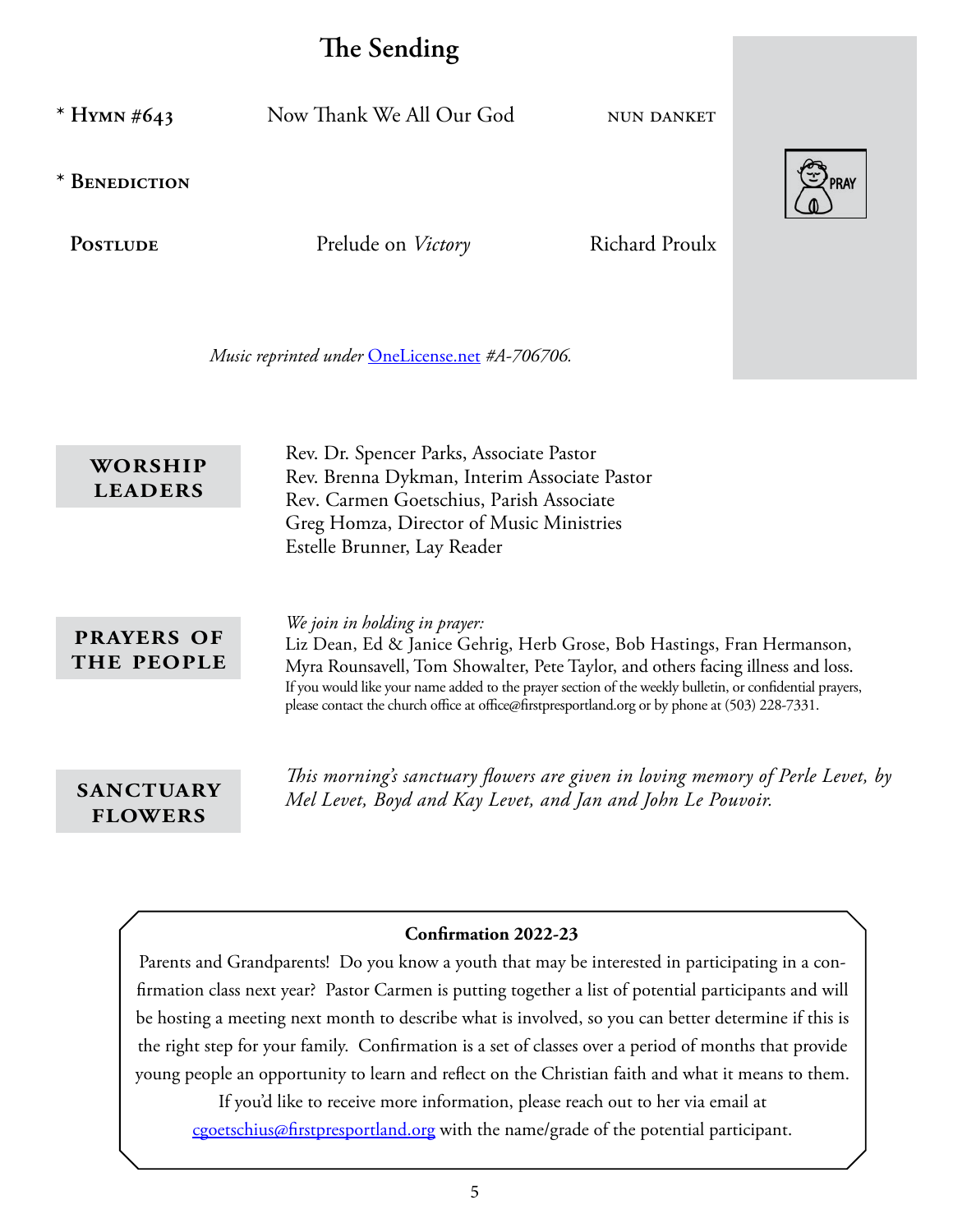## **An n o u n c e m e n t s**

#### **Zoom Coffee Hour Today After Worship!**

Those who are worshipping online are invited to a Zoom coffee hour today following the service, from 11:35 am to noon. The Zoom link is: <https://bit.ly/FPCCoffeeHour>

#### *Celebration Works* **Organ Recital - May 15**

The final *CW* program of the season will feature Dr. Katie Burk playing FPC's Jaeckel pipe organ next Sunday, May 15 at 2:00 pm. The concert is free and open to the public, and a reception will follow! Please see the May Spire for more information.

#### **Rummage Sale - May 15**

Please stop by the old Alder Street Learning Center (in the basement of FPC) on May 15 from 11:30-1:30 pm to find a deal! Fill a bag for \$5 or larger items are as marked. There are lots of toys, children's books, and other items. All proceeds go to support FPC's Youth Mission Trips.

#### **FPC Higher Education Grant**

The FPC Higher Education Grant is a one-time award to high school seniors or those who have been tied to FPC and have been accepted into an accredited 2-year, trade, license or certification program or full college. To receive a copy of the application or for questions, please contact Pastor Brenna at [bdykman@firstpresportland.org](mailto:bdykman@firstpresportland.org)

### **Session Update**

The Session approved a new strategic plan for FPC at its April meeting. Copies are now available in the church office.

#### **Menucha Labor Day Retreat, September 2-4**

Enjoy Menucha's spectacular scenery, marvelous meals, and an excellent community-building program. Whether you want an active weekend including swimming and hiking or would rather take things easy, you'll love this time to connect with our church community, draw closer to God and marvel at creation in the Columbia River Gorge. And whether you're new to our church family or have been here for years, there's a place for you at Menucha. There's a Saturday only option and soon we'll announce pricing that should make the retreat accessible to everyone in the congregation.

#### **Save The Dates!**

June 5: Pentecost Paella on the Plaza after worship August 13: Walk the Wildwood supporting the Uganda schools

September 2-4: Labor Day Retreat at Menucha

#### **"Art in the Christian Church" Series**

*From Genesis to Catacombs, Cathedrals and Beyond* The series continues today from 12-1:00 pm, downstairs in the library, with Session III – Art & Architecture Heritage, The Sources of Artistic Evolution.

#### **Rev. Schindler on Sabbatical through May and June**

Session has approved for Rev. Schindler to take a second block of sabbatical leave (deferred from earlier in the pandemic) from May through July 7. (A three-month sabbatical every six years is now part of all pastoral calls in our Presbytery to help renew pastors for their ministry). During the sabbatical, Rev. Brenna Dykman will be our Acting Head of Staff, and will cover all the parts of this role. Audrey is thankful to the congregation and Session for this time of renewal, and for the recent gift toward this leave. We join in wishing her well for this leave!

#### **Tuesday Women's Book Club**

The Women's Book Club will meet on Tuesday, June 7 at 11:00 am on Zoom. Our book selection has changed to "A Single Thread" by Tracey Chevalier. Cindy Finch will lead the discussion. This historical novel takes place post-WWI in England and is about a guild of women who embroider kneelers at the historic Winchester Cathedral. The plot has a bell ringer, a lonely woman and a romance. For questions, contact Marilyn Weber at *mlwschatzi@* [gmail.com](mailto:mlwschatzi@gmail.com). To join on Zoom, contact Jan Mittelstaedt at [janrmitt@gmail.com](mailto:janrmitt@gmail.com).

#### **Soft Goods Fundraiser Continues**

We had such a good turnout for our Soft Goods offerings *(\*see details below)* that we are extending our collection. Items are being resold/recycled through a local thrift store and our youth will receive monetary compensation for each pound collected. Funds go to support youth mission trips! Bags of items can be left under the Soft Goods sign in Geneva Hall at any time. For more information, contact [bdykman@gmail.com](mailto:bdykman@gmail.com).

*\*All clothing including (men's, women's, children's), clothing accessories (hats, mittens, scarves, ties, nylons, socks, underwear), personal accessories (purses, wallets, fanny packs, bags), bed and bath (towels, sheets, blankets, pillows, curtains, tablecloths), shoes (all types) and other cloth materials. Please make sure items are washed before donating.*

#### **Call for Zoom Fellowship Hosts!**

We're looking for folks to host the Zoom coffee hour on Sundays for those who are worshipping at home. Please contact Sarah Schwab at *qtipschwab@msn.com* for more information!